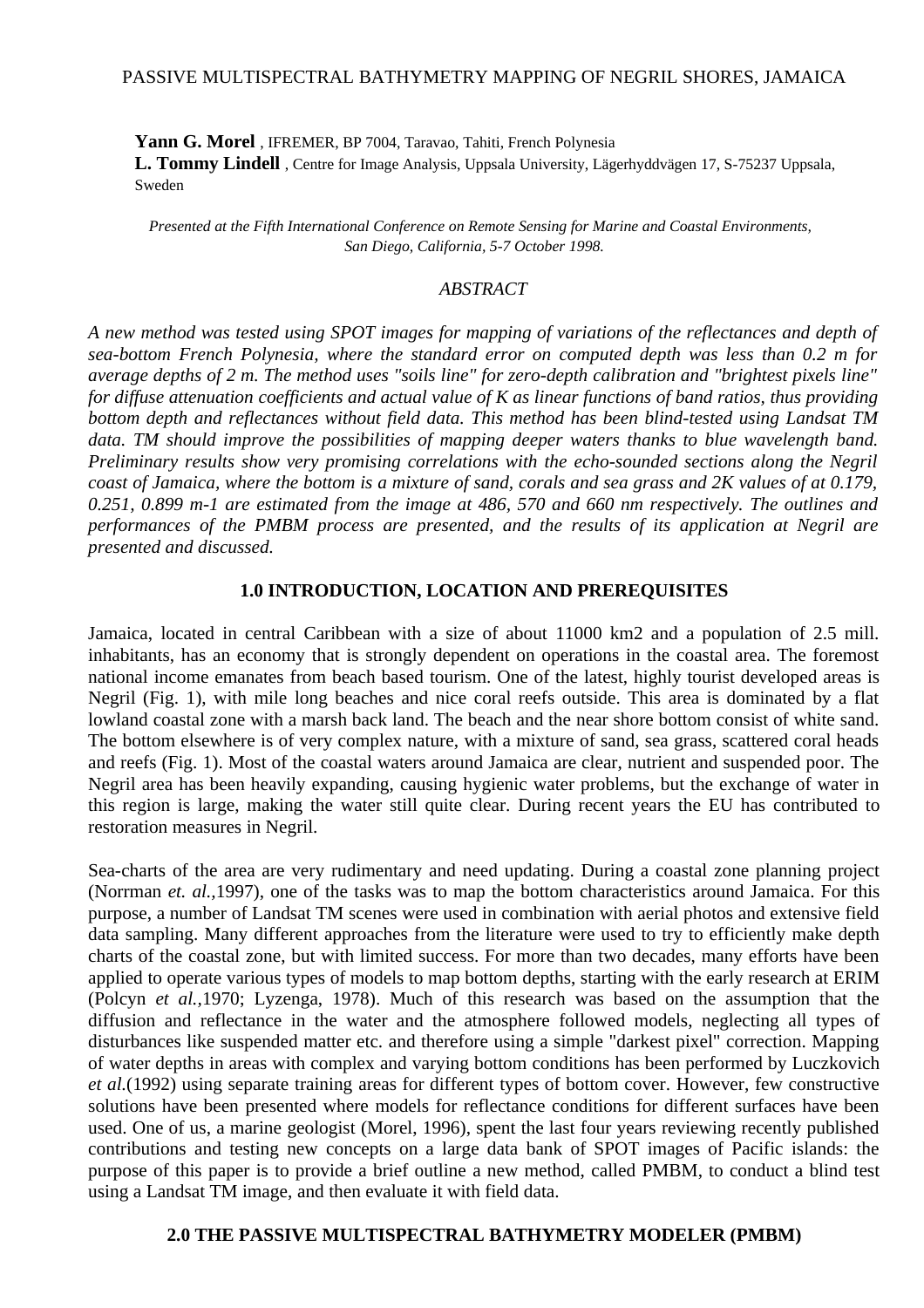This expression refers to the modeling of the variations of the bottom depth and reflectance in clear and shallow waters using bottom-reflected sun light captured in two or more wavebands by an airborne or space borne imager. In contrast with all other methods in use to-date, the PMBM process does not rely, for the calibration of the model parameters, on the acquisition, reduction, classification and statistical analysis of a preliminary set of field data which are costly to obtain and difficult to process. The basic equation used is directly derived from the simplified radiative transfer equation for optically shallow water. The theory behind this equation has been discussed in detail by Philpot (1989), and Maritorena *et al.*(1994) found it to be consistent with detailed measurements of diffuse irradiance in the underwater light field in the clear waters of French Polynesia, and also with a Monte Carlo simulation of bottomreflected photon paths. Following is its transcription for nadir radiances at the water-air interface (BOA):

# **L = Lw [1 - exp(-KZ)] + LB exp(-KZ)**(1)

with

**L** nadir radiance measured over a shallow bottom;

- **Lw** nadir radiance measured over a water column of infinite optical height;
- **LB** nadir radiance measured over the bottom if it were placed at a null depth;

**K**in m<sup>-1</sup> an operational two-way diffuse attenuation coefficient;

**Z**in m the actual depth of the bottom.

For clarity, the wavelength subscripts have been omitted. Note that, because the " ratio methods" of bathymetric modeling are only concerned with ratios, the unit for the reflectance values does not need to be specified. For a remote sensing application, the atmospheric path radiance -La- and the sun and sky glints -Lg- must be added to both sides of equation (1), so that the nadir radiance Ls measured by the remote sensor at the top of the atmosphere (TOA) is the sum L+La+Lg. Finally, the optical properties of the atmosphere and water are assumed to be homogeneous. Some uncertainties remain about what actually is represented by the term K in this model, but the last mentioned authors conclude that *" this approximate formulae can be safely adopted in operation when ... interpreting the reflectance of shallow waters, in particular if Lw and K have been estimated from remotely sensed data ".*A detailed presentation of this optical theory will be published shortly by Andréfouët et al.(1998?).Readings from Jerlov (1974 and 1976), Kirk (1989 and 1994) and Maritorena (1996) complete the basis of the PMBM process.

In the case of a pair of wavebands i and j, two concepts are central to the PMBM process:

- assuming a constant value of the ratio  $LB$   $_1/LB$   $_1$  of bottom reflectances: this concept was introduced by Polcyn *et al.*(1970) in the " simple ratio " method for computing bottom depths;
- measuring the ratio K  $_i/K$  of the attenuation coefficients directly in the remotely sensed data; this concept was introduced by Lyzenga (1978) for producing a " depth-invariant " image of the bottom.

But the PMBM process is original on the following three accounts:

- the non-vegetated areas on the dry land part of the image are analyzed in all possible pairs of wavebands i and j, in order to provide the operational values of the ratios LB  $_i$ /LB  $_j$ . These values are then assumed to apply to spectrally non-differentiated shallow water pixels;
- the shallow water part of the image, which is assumed to contain at least some stretches of bright sands at various depths, is analyzed in order to provide the operational values of the ratios K  $_i$ /K j in all possible pairs of wavebands;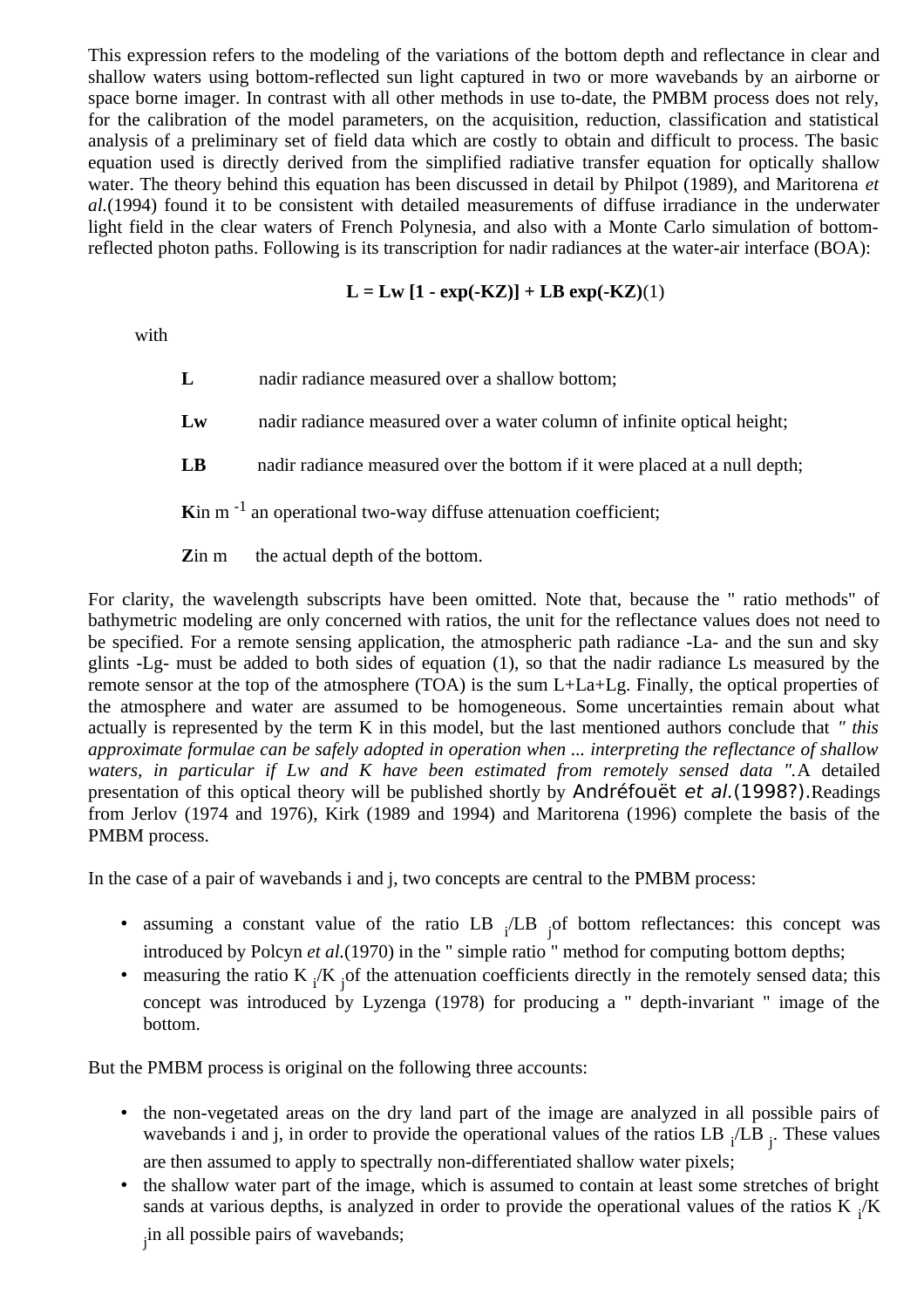• these values of K  $_i/K$  are used as entry points for deriving the actual values K and K  $_i$  of the attenuation coefficients in wavebands i and j directly from the diffuse attenuation properties of marine waters in the visible domain (400-700 nm) described in table XXVII of Jerlov (1976).

Along with the measurement of the deep water radiance values in optically deep parts of the image, this completes the set of parameters that are necessary for operating equation (1) without the need or use o+f any field data. For a given shallow water pixel, Z takes the value which, for that particular pixel, is consistent with the assumptions made on the relative values of the various ratios LB  $_i$ /LB  $_j$ in the pairs of

wavebands which actually exhibit bottom detection. If the bottom is detected in two wavebands only, a non-spectral LB value is obtained, with which to form a " depth-invariant " image of the bottom as proposed by Lyzenga; but Z can be offset by up to approximately plus or minus 25 % of the maximum depth range if the bottom at that pixel actually has a strongly differentiated spectral signature. Detection of the bottom in more than two wavebands allows for a better estimation of Z, and therefore yields a more spectrally consistent set of spectral bottom reflectances associated to the pixel, which are then available for thematic classification.

### **3.0 THE PERFORMANCES OF THE PMBM PROCESS WITH SPOT HRV**

The PMBM process has been tested extensively with a data bank of over 100 SPOT HRV images across the Pacific islands, where optical oceanic water types OI to OIII of Jerlov are found. It has also been tested with two SPOT images of the Atlantic coast of France where optical coastal water types C5 are found. It is being tested presently with Landsat TM images, airborne spectrographic imagers data, and scanned aerial color photographs. As illustrated in Table 1, the PMBM calibration of the attenuation properties of visible light for nadir radiance in marine -mostly oceanic- waters is satisfactory. The table lists the two-ways attenuation coefficients in the Blue, Green and Red wavebands for Jerlov's marine water types OI to OIII and C1 to C9. ZM values are for a bottom contrast of 200 (the bottom contrast is the quantity LB-Lw): ZM=ln(200)/K. General results for 39 calibrations are summarized: 36 are for waters of various coral reef lagoons, mostly atolls, while two are for the Atlantic coast of France and one is for coral reef waters in Jamaica. All these calibrations, and many more, proved to be straightforward, thanks to the presence of bright sands at various depths. Note that, except in the case of the Jamaican image, those calibrations have been done using SPOT HRV images; therefore their K[490] values could not be confirmed. 15 of these results, including the three outside the Pacific, have been confirmed to be correct using field data, and none has showed to be incorrect. Maximum depths of bottom detection for Blue-Green-Red wavebands, noted ZM in table 1, have been confirmed in the Green waveband in atolls where the bottom type throughout is bright coral sand/mud. For example, under this last assumption and using the Green waveband, we have been able to produce depth contour lines down to a maximum of 40 m for the lagoons of Manihi and Takapoto atolls (water type OI), 32 m for Rangiroa and Taenga (water type OIB), 25 m for Takume (water type OII) and 15 m for Tarawa (water type OIII+); these performances, and more, have been confirmed with precision bathymetric sounding lines or existing nautical charts; they outpass by far those predicted by Maritorena *et al.*(1994) on the basis of diffuse attenuation of down welling irradiance. Observed K value for the NIR band at 850 nm is stable around 5. With regards to precision, we have conducted a sea truth exercise in the lagoon of Moorea, located next to Tahiti in French Polynesia, with over 1000 20 m pixels tested in over 40 sounding lines extending EW or NS from fringing reef to reef crest at an average depth of 2 m: we observed an average of 0.19 m on the absolute difference ZR-ZC between recorded and computed depths. This result is consistent with that predicted by Philpot (1989), being of approximately 10 % of the average depth and increasing exponentially according to the actual value of Z.

# **4. PMBM BLIND-TESTED IN JAMAICA WITH LANDSAT TM**

### 4.1. FIELD AND SATELLITE DATA

Field data was collected during 1986-87 using an automated system, consisting of a lap-top, an echosounder with thermistor and log, and a GPS. Data could be collected either continuously or on command. The standard setting was "continuous" and thus all sensors, including positions, were logged every 8-10 seconds, which was more or less a depth recording similar to a paper chart. When our boat crossed from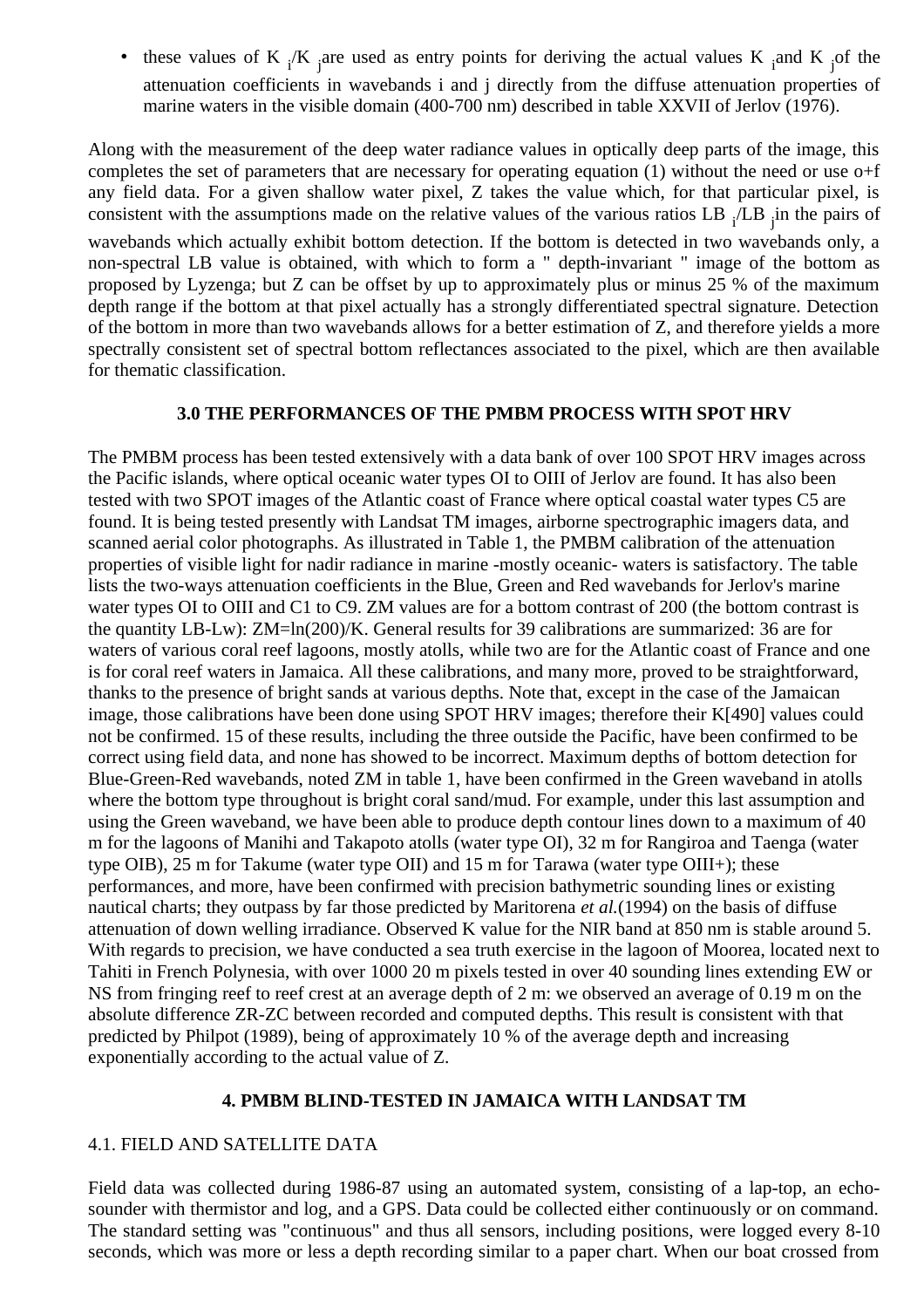one type of bottom to another, this information was added in text format to the stream of data. The data was then used in a supervised classification by means of a maximum likelihood classifier. This crude classification was then edited and improved by interpretation of color aerial photos. The final classification was used in the separation of bottoms types for the present task. The satellite dataused was a Landsat TM image from 1985, one of very few scenes with cloud-free Jamaican coastline. The tide in Jamaica is less than 0.5 m, and should not complicate the present work. No differential GPS was used, but the ordinary accuracy was considered sufficient for the satellite image spatial resolution of 30\*30 m.

# 4.2. APPLICATION OF PMBM TO LANDSAT IMAGE OF NEGRIL

As part of a public offer for this new process to be tested, a 500\*500 subset of this Landsat image representing Negril was provided through the Internet. No location or information of any sort were communicated until the time of final writing of this paper. This image conveniently shows to have been acquired on a " calm and clear " day, as it contains no evidence of strong wind nor of clouds. Its histograms extend continuously through almost all of the 0-255 dynamic range of 8 bits images. Of 250.000 pixels, 53% are over deep ocean water, 36 % over dry land, and 10.6 % over shallow water. Of 26.574 shallow water pixels, 15 % show bottom detection in the BGR bands, 83 % in GB bands, and 1.6 % in the Blue band only. Because less than 4,000 pixels show bottom detection in the three RGB bands, the calibration of optical properties of the water is mainly based on the value of the K[Blue]/K[Green] ratio. Indeed, after linearization of the data  $(X=ln[Ls-Lsw])$ , the brightest pixels plot in a reasonably linear manner in the G vs B space, which testifies of the presence of bright sands over the whole shallow depth range. The slope of this " exponential decay " is measured at K[Blue]/K[Green]=0.7 with good precision, which makes for a water type approximately halfway between OII and OIII of Jerlov.

The following calibration parameters were obtained at 486, 570, 660 and 830 nm respectively:

- Lsw deep water radiances values at 64, 16, 12 and 4. Strong striping is observed in band TM4 only. Sky glint is strong in band TM1 (Lsw at 65 to 71, average 68). A distinct loss of deep water radiance (Lsw at 63 to 69, average 65) is observed along the outer slope of the reef, suggestive of deep water welling up and moving outwards from the coast;
- Lw+Lg radiances finally estimated at 9 in band TM1 and null in other bands;
- LsBmax radiances for a bright coral reef sand at 190, 100, 135 and 150;
- K values at 0.179, 0.251, 0.899 and 5 m<sup>-1</sup>.

These parameters were then provided in the command line of the PMBM software to compute, using the original TM image, one value of Z and N spectral values of LB for each shallow water pixel in one single run, where N is the number of bands assumed to have detected the bottom at that pixel. Close inspection of the Z image and of the LB images obtained then warrants a number of iterative runs until parameters are finally adjusted to values that are compatible with a consistent and satisfactory result, the most sensitive parameter being Lw in the Blue band. Figure 3A displays the image of computed depths, and figure 3B displays the image of computed bottom reflectances in the Green band.

# 4.3. SEA TRUTH OF COMPUTED DEPTHS

The comparison of computed depths ZC with field-recorded depths ZR is presented in figure 2for 83 pixels which evenly sample the variety of bottom types mapped in the classified image of figure 1. Field data indicate that the terrain is far from level: indeed, for 21 pairs of contiguous pixels, 6 pairs exhibit a difference in recorded depth in excess of 2 m with a maximum of 4.7 m. For 24 of these 83 points (29%) ranging from 1.9 to 17.2 m with an average depth of 7.3 m, an agreement of ZC is found within 0.5 m of ZR. As for the remaining 59 points (71%) ranging from 1.5 to 16.6 m with an average depth of 7.5 m, a best fit was also noted within a 3\*3 neighborhood for two points out of three, or within a 5\*5 pixels neighborhood for one point out of three. For these 59 points, the discrepancies ZR-ZC range from 0.6 to 6.8 m; this best fit method reduced this by an absolute average of 2.1 m. With regard to the bottom type at each of these points, there are 13 seaweed at an average depth of 3.5 m, 30 sand at 6.8 m, 19 mixed bottom at 7.9 m, 18 sand/coral at 9.1 m, and 3 NA. Discrepancies, at an average absolute ZR-ZC value of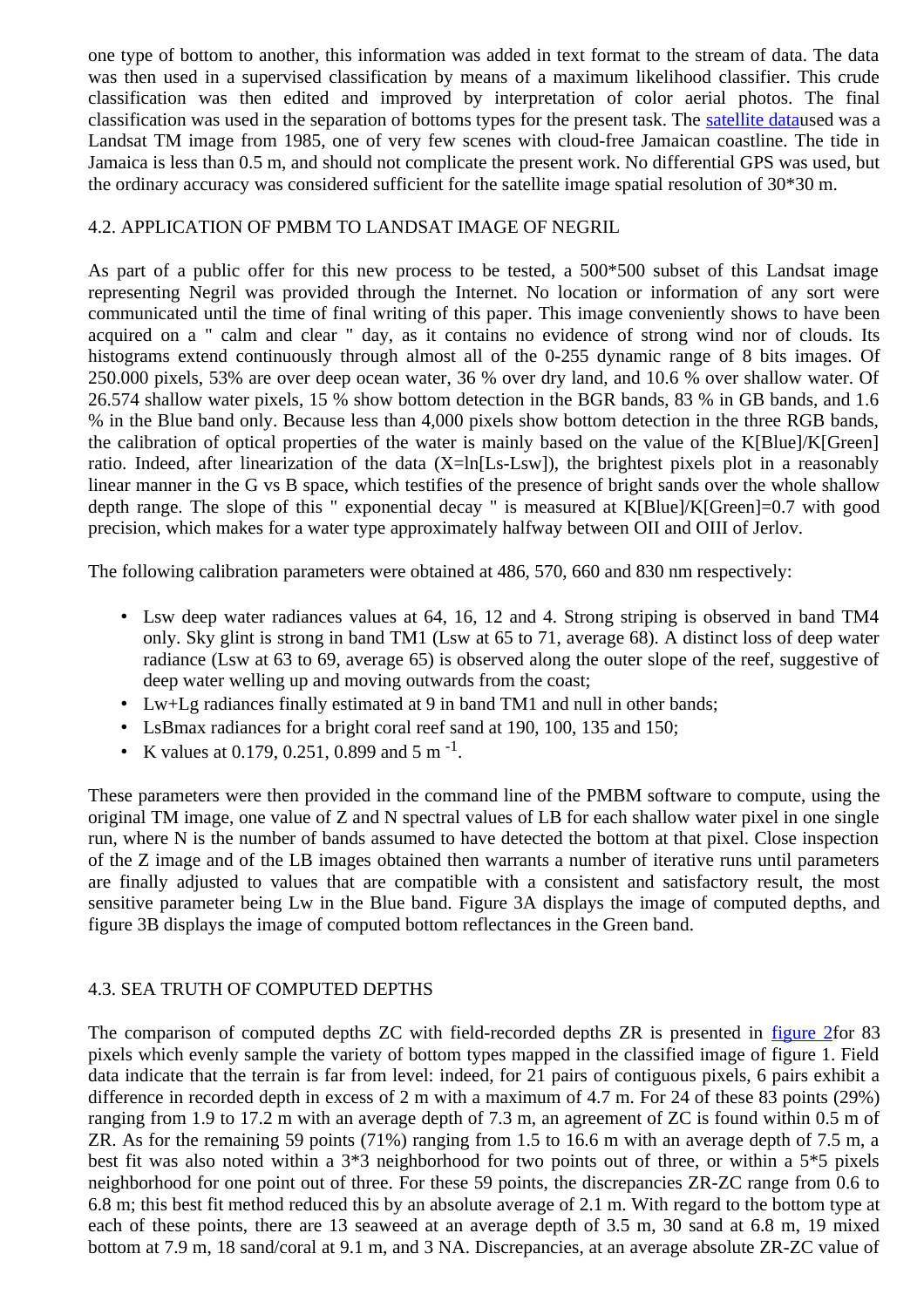1.3 m, show no particular trend among the first three categories; but they are twice higher for the sand/coral category which lies deeper and contains coral growths.

# **5. DISCUSSION AND CONCLUSIONS**

The test was not entirely blind, as a great improvement was gained in the  $>10$  m depth range by ultimately increasing Lsw[Green] from 16 to 16.5: this last-minute change allowed us to compute increased depths -and brighter bottom reflectances- with negligible change in the <10 m range. As shown in figure 2, these improved depths compare well with the field data provided. Not only sky glint adds to the data, but it is also a source of noise; therefore the same values of Lsw do not apply to each and every pixel across the image, although we cannot account for that limitation. In PMBM, the pixels which are automatically selected for the estimation of Lsw  $_{\rm j}$ and K  $_{\rm i}$ /K  $_{\rm j}$ are those containing lowest sky glint, while the majority of pixels are best treated with slightly higher Lsw values.

The innovations introduced with the PMBM approach warrant an in-depth inspection of a number of points, particularly a study of the sensivity and the mapping of the potential final error, which is out of the scope of this brief presentation. Remarkably, we have observed an excellent linearity of the exponential decay with 20 m pixels in atolls, and it is even more the case with airborne imagery. The reason is that the higher the resolution, the greater the number of " pure " spectral signatures, of bright sands in particular, are present over the whole depth range. The values of K  $_i/K$  <sub>j</sub>ratios are thus determined with a very good confidence, particularly so with a pair involving the Blue and Green wavebands because K[Blue] varies by large proportions compared to K[Green] across Jerlov 's classification of marine water types (table 1). It is now likely that the values of the attenuation coefficients derived using Jerlov's data for worldwide marine waters may be used with acceptable confidence. The lack of a good representation of diversified barren dry land in the image, from very bright to very dark, sometimes precludes a satisfactory study of the LB <sub>i</sub>/LB <sub>j</sub> ratios and of the split of Lsw values; this is the case for the image of Negril, where hardly any dry land pixel is vegetation-free. Lsw values are very sensitive parameters, and particularly how they

are to be split into Lw, La and Lg; the Blue band is the most sensitive in this regard, because of the extremely low attenuation contributed by the water component itself.

It is therefore demonstrated that the PMBM process is about to reach an operational status using satellite data, but more blind tests ought to be conducted using the Blue band. This may potentially lead to the systematic processing of the large data banks of TM and HRV coastal images, thus providing reference data in view of the rising move worldwide towards a permanent monitoring of the status and health of the coastal environment. The very high spatial and spectral resolution of the various sensors which will shortly be placed in orbit will add to the potential interest of the PMBM process.

# **6. REFERENCES**

**S. Andréfouët, L. Loubersac, S. Maritorena and Y. Morel**. " Mesure de la bathymétrie des zones côtières par télédétection passive dans le domaine visible. " In La télédétection appliquée a l'étude du milieu marin, ed. P. Larouche, Gordon and Breach, Canada, in press, 1998?.

**N. Jerlov,**" Significant relationships between optical properties of the sea ", In *Optical Aspects of Oceanography*, eds. N. G. Jerlov and E. S. Nielsen, Academic Press, London, 1974.

**N. Jerlov,** *Marine Optics*, Elsevier Scientific Publishing Co., Amsterdam, p. 231 , 1976.

**J. T. Kirk**, " The upwelling light stream in natural waters *", Limnology and Oceanography*, Vol. 34, No. 8, pp. 1410-1425, 1989.

**J. T. Kirk**, *Light and Photosynthesis in Aquatic Ecosystems*, Cambridge U. Press, Cambridge, 1994.

**J. J. Luczkovich, T. W. Wagner, and R. W. Stoffle**. "Can sea grass meadows, coral reefs, and sand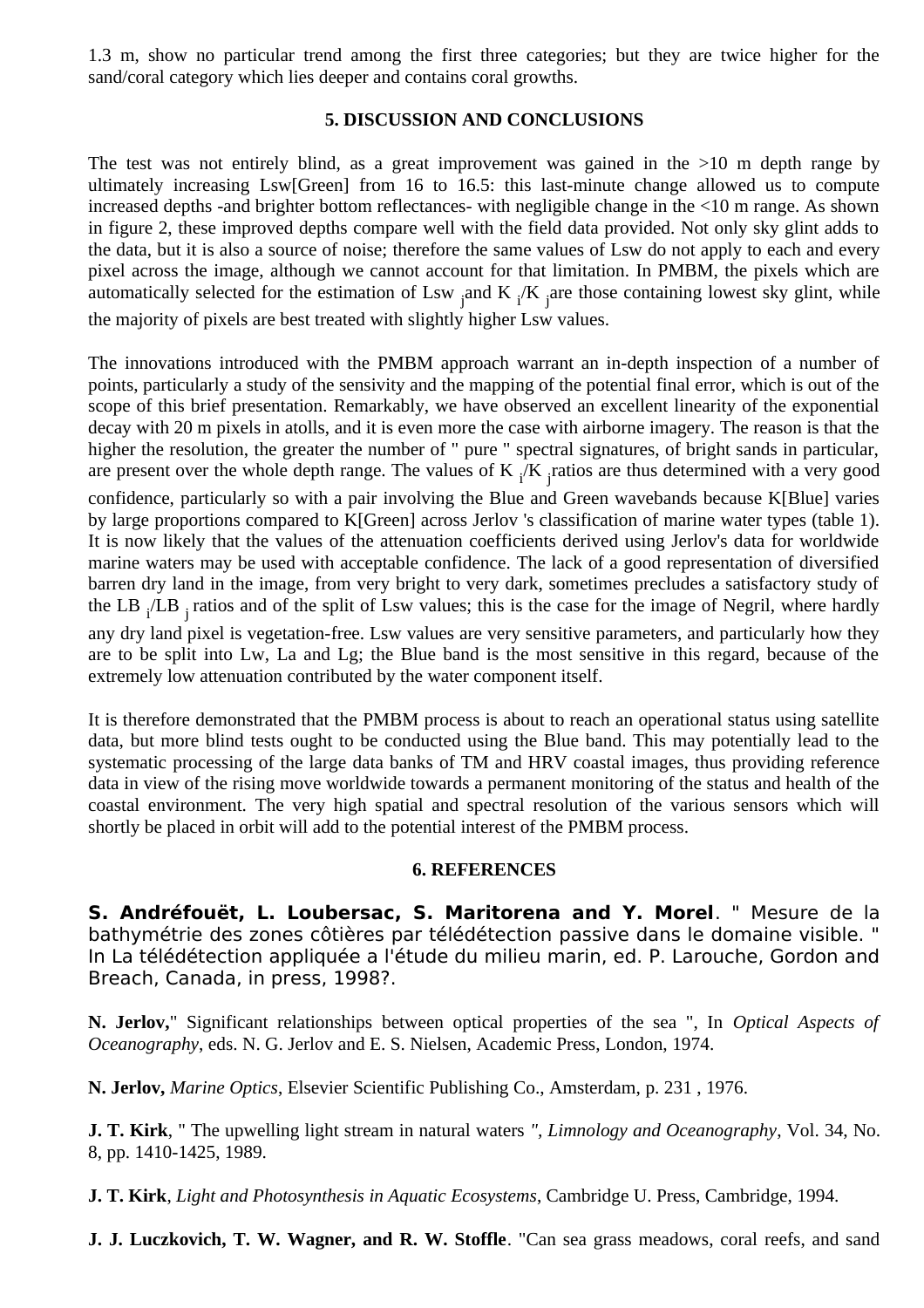bottoms be mapped from space? A Dominican Republic case study. *First Them. Conf. on Rem Sens. for Marine and Coastal Environments*, New Orleans, LA, June, 1992.

**D. R. Lyzenga,**"Passive remote sensing techniques for mapping water depth and bottom features." *Applied Optics*, Vol. 17, No 3, pp. 379-383, 1978.

**S. Maritorena, A. Morel and B. Gentilly**, " Diffuse reflectance of oceanic shallow waters: influence of water depth and bottom albedo, " *Limn. and Ocean.*, Vol. 39, No 7, pp. 1689-1703, 1994.

S **. Maritorena**, " Remote sensing of water attenuation in coral reefs: a case study in French Polynesia ", *International Journal of Remote Sensing*, Vol. 17, No 1, pp. 155-166, 1996.

**Y. G. Morel**. " A coral reef lagoon, as seen from SPOT ", Proc. 8th Australasian Rem. Sens. Conference, Canberra, Australia, 1996.

**J. O. Norrman, T. Lindell, L. U. Bergstrom, and Mohlund**: Manual of integrated coastal planning and management of Jamaica. Centre for image analysis. Intern. Report No. 7 ,1997.

**W. D. Philpot**, " Bathymetry mapping with passive multispectral imagery *", Applied Optics*, Vol. 28, No. 8, pp. 1569-1578, April 1989.

**F. C. Polcyn, W. L. Brown, and I. J. Sattinger**, " The measurement of water depth by remote sensing techniques ", *Report 897326-F*, Willow Run Laboratories, U. of Michigan, Ann Arbor, 1970.

Acknowledgements: we thank the Service Hydrographique et Océanographique de la Marine for the precision field data in Moorea, and Sida, Sweden for their support. Finally, thank NRCA, Kingston, Jamaica for their assitance on the fieldwork and other logistical support when in Jamaica.

| W-type Nber Nber K[490 K[550 K[650 ZM[4 ZM[5 ZM[6                           |          |   |       |              |       | 90]   | 50]  | 50] |
|-----------------------------------------------------------------------------|----------|---|-------|--------------|-------|-------|------|-----|
| (Jerlov) test'd conf'd (m <sup>-1</sup> ) (m <sup>-1</sup> (m <sup>-1</sup> |          |   |       |              |       | (m)   | (m)  | (m) |
| <b>OI</b>                                                                   | 1        | 1 | 0.047 | $0,126$ 0,72 |       | 112,7 | 42,1 | 7,4 |
| <b>OIA</b>                                                                  | 3        | 2 | 0.06  | 0,135 0,741  |       | 88,3  | 39,2 | 7,2 |
| <b>OIB</b>                                                                  | 8        | 6 | 0.079 | 0,145 0,752  |       | 67,1  | 36,5 | 7,0 |
| OII                                                                         | 16       | 3 | 0,139 | 0,181        | 0,805 | 38,1  | 29,3 | 6,6 |
| OIII                                                                        | 9        | 1 | 0,224 | 0,236 0,884  |       | 23,7  | 22,5 | 6,0 |
| C1                                                                          | 0        | 0 | 0,304 | 0,24         | 0.9   | 17,4  | 22,1 | 5,9 |
| C <sub>3</sub>                                                              | $\Omega$ | 0 | 0,519 | 0,398        | 0,933 | 10,2  | 13,3 | 5,7 |
| C <sub>5</sub>                                                              | 2        | 2 | 0.777 | 0,601        | 1,08  | 6,8   | 8,8  | 4,9 |
| C <sub>7</sub>                                                              | 0        | 0 | 1,272 | 0,923        | 1,262 | 4,2   | 5,7  | 4,2 |
| C <sub>9</sub>                                                              | 0        | 0 | 2,172 | 1,26         | 1,52  | 2,4   | 4,2  | 3,5 |

Table 1. Performances of the PMBM process

for three Landsat TM wavebands in various marine water types of Jerlov.

Attenuation coefficients in  $m<sup>-1</sup>$  and maximum depth of bottom detection in meters are shown.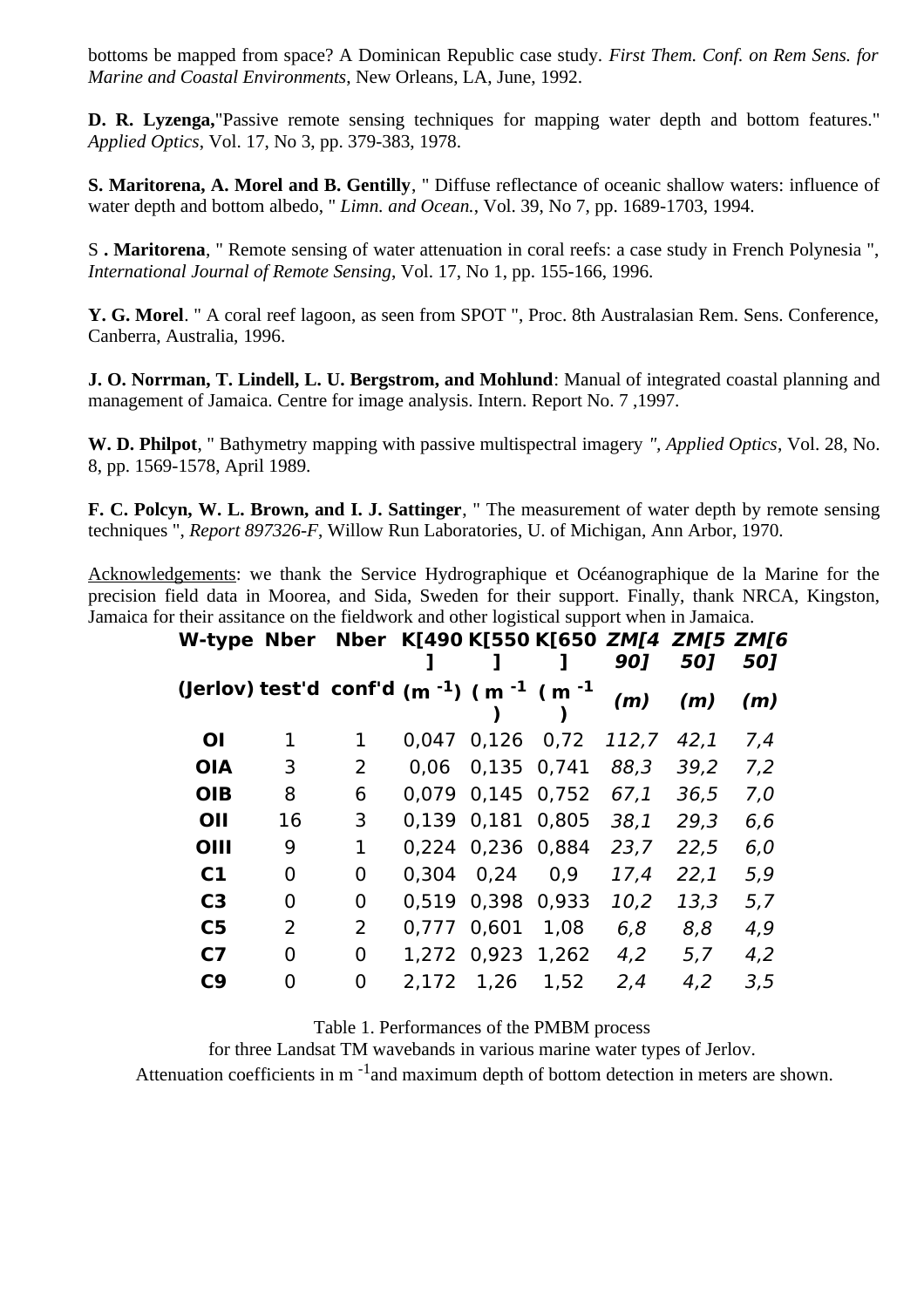

Figure 2: Plot of computed depths ZC versus field-recorded depths ZR at Negril Shores